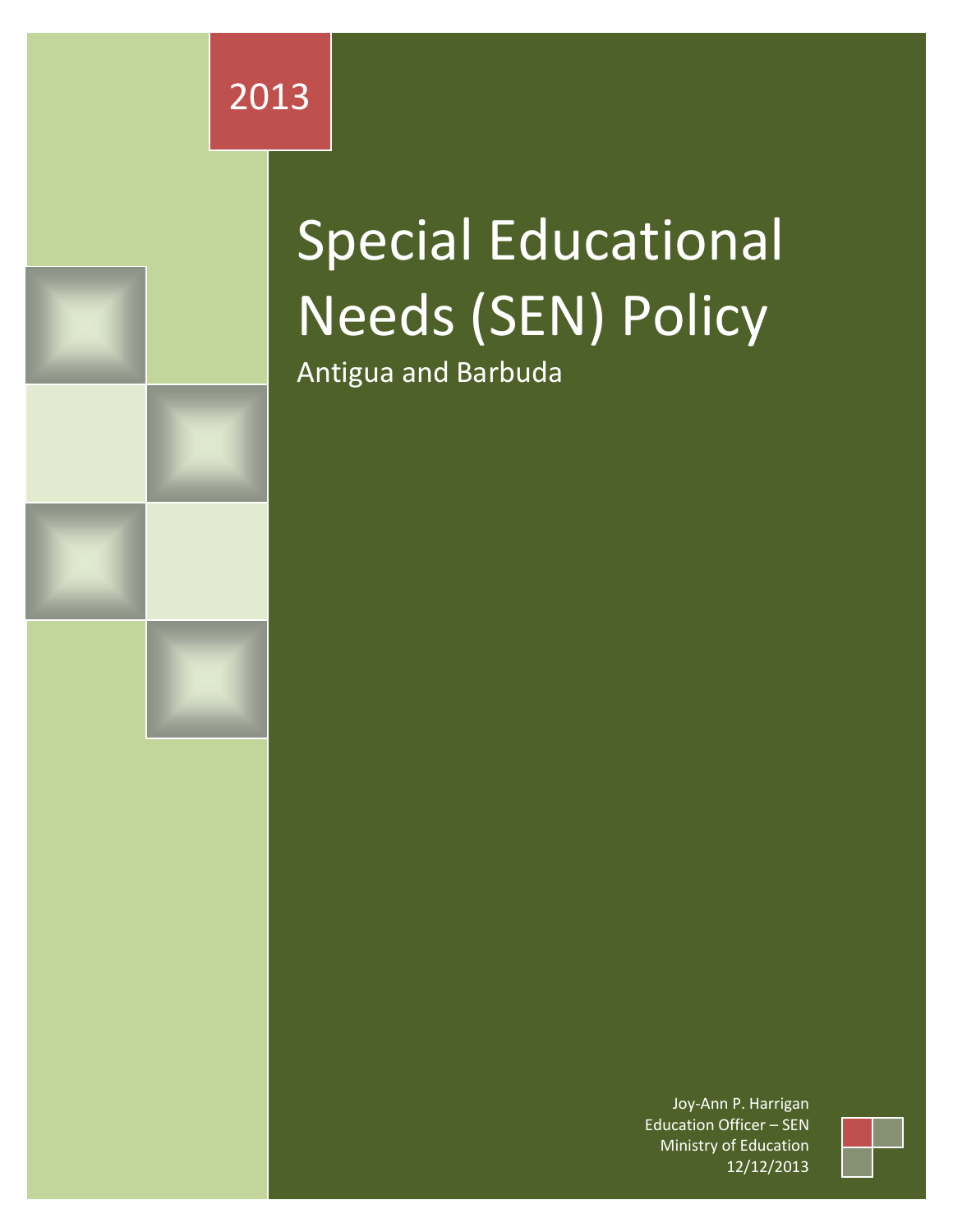# **Draft Special Educational Needs Policy for Antigua and Barbuda**

**Definition of Special Educational Needs (SEN)**

Children have special educational needs if they have a *learning difficulty or challenge with using the regular school plants, or difficulty or challenges learning with the regular school curriculum* that calls for *special educational* 

*provision* to be made for them through inclusive learning.

**1.0** Children have a *learning challenges* if they:

· Have a significant need for accommodation and adaptation to learn than the majority of children of the same age.

· Have a disability that challenge the access and use of educational facilities of a kind generally provided for children of the same age in primary and secondary schools provided by the Government of Antigua and Barbuda.

· Are under compulsory school age and fall within the definitions above or would so do if special educational provision was not made for them.

**1.1** Children must not be regarded as having a learning challenge solely because The first language (L1 or native language) or form of language of their home is different from the language in which they will be taught.

For children of two or over, educational provision is that, which is additional to, or otherwise different from, the educational provision made generally for children of their age in schools maintained by the Ministry of Education of Antigua and Barbuda, other than special schools, in the nation.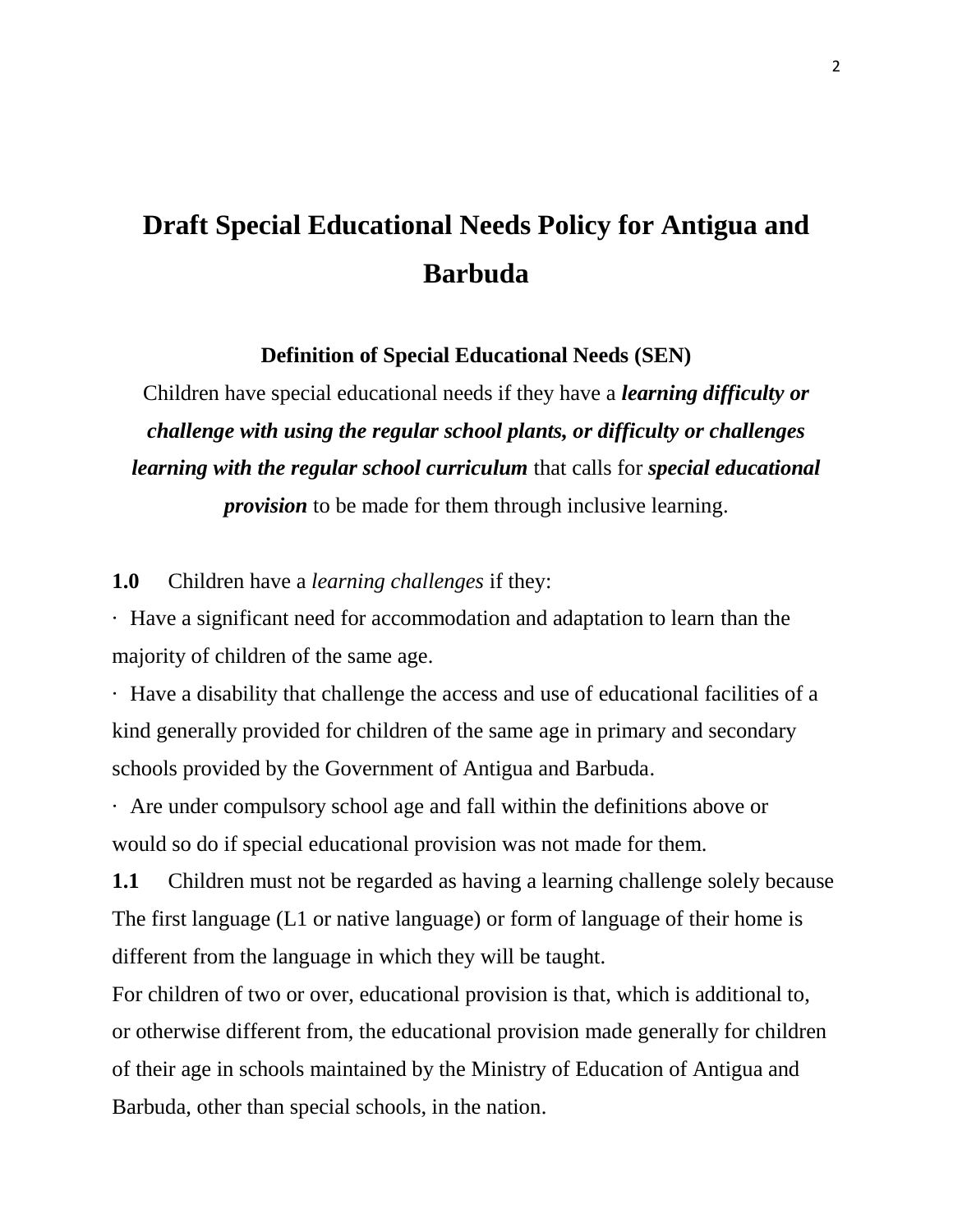**1.2** This SEN policy details how the Ministry of Education (MOE) will do its best to ensure that the necessary provisions are made for ALL children to benefit from education through **INCLUSION**, and their needs are made known, and training will be facilitated, to all who are likely to teach them. The MOE will use its best endeavours to facilitate inclusive learning, and ensure that teachers in the schools are able to identify and provide for those pupils who have special educational needs to allow pupils with special educational needs join in the activities of the schools together with pupils who do not have special educational needs, so far as is reasonably practical and compatible with the children receiving the special educational provision and the efficient education of the pupils with whom they are educated.

**1.3** The schools will have regard to the **Special Educational Needs Code of Practice** when carrying out its duties toward all pupils with special educational needs and ensure that parents are notified of a decision by the school that SEN provision is being made for their children. Partnership with parents plays a key role in enabling children and young people with SEN to achieve their potential as they have rights as outlined under the United Nations Conventions of the Rights of the Child and the rights of persons with disabilities. The MOE recognizes that parents hold key information and have knowledge and experience to contribute to the shared view of their children's needs and the best ways of supporting them. All parents of children with special educational needs will be treated as partners and supported to play an active and valued role in their children's education.

**1.4** Children and young people with special educational needs often have a unique knowledge of their own needs and their views about what sort of help they would like, to help them make the most of their education will be ascertained. They will be encouraged and supported to participate in all the decision-making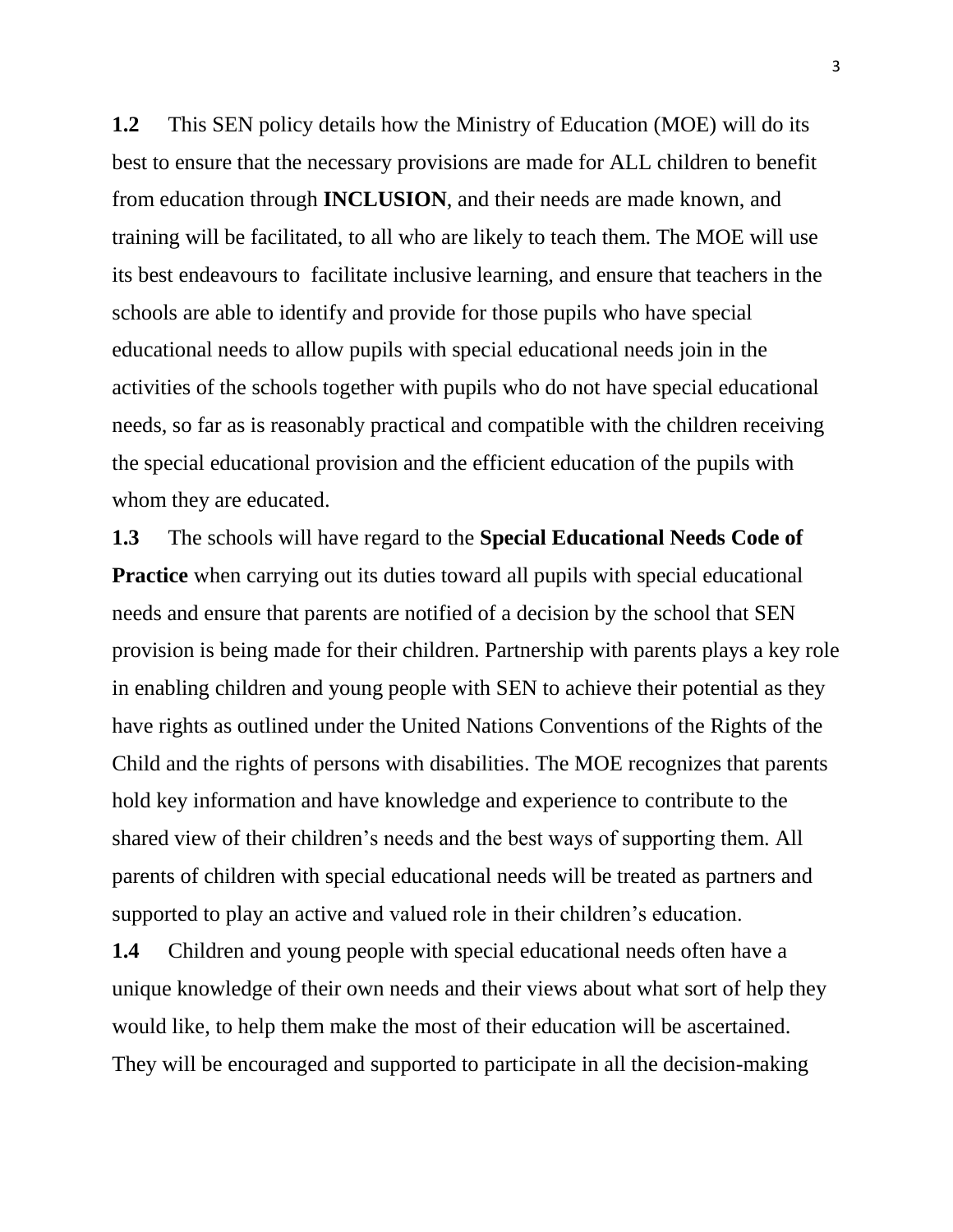processes and contribute to the assessment of their needs, the review and transition processes.

### **2.0 Identification, Assessment and Provision**

Provision for children with special educational needs is a matter for the government of Antigua and Barbuda as a whole. In addition to the MOE, the Education Officer for Special Needs, the Coordinator of Special Needs, schools' Principals, all other members of staff who has important day-to-day responsibilities.

**2.1** *All teachers are teachers of children with special educational need*s. Teaching such children is therefore a whole school responsibility. At the heart of the work of every primary school class is a continuous cycle of planning, teaching and assessing which takes account of the wide range of abilities, aptitudes and interests of children. The majority of children will learn and progress within these arrangements. Those children whose overall attainments or attainment in specific subjects fall significantly outside the expected range may have special educational needs.

## **3.0 Provision**

The EO for Special Needs will aim to facilitate the identification, and assessment each child's current levels of attainment on entry in order to ensure that they build upon the pattern of learning and experience already established during the child's pre-school years. If the children already have an identified special educational need, this information may be transferred through *our centre to the schools so that they can be supported with an Individualised Education Plans (IEP)* and appropriate curriculums, and the children's class teachers will use this information to: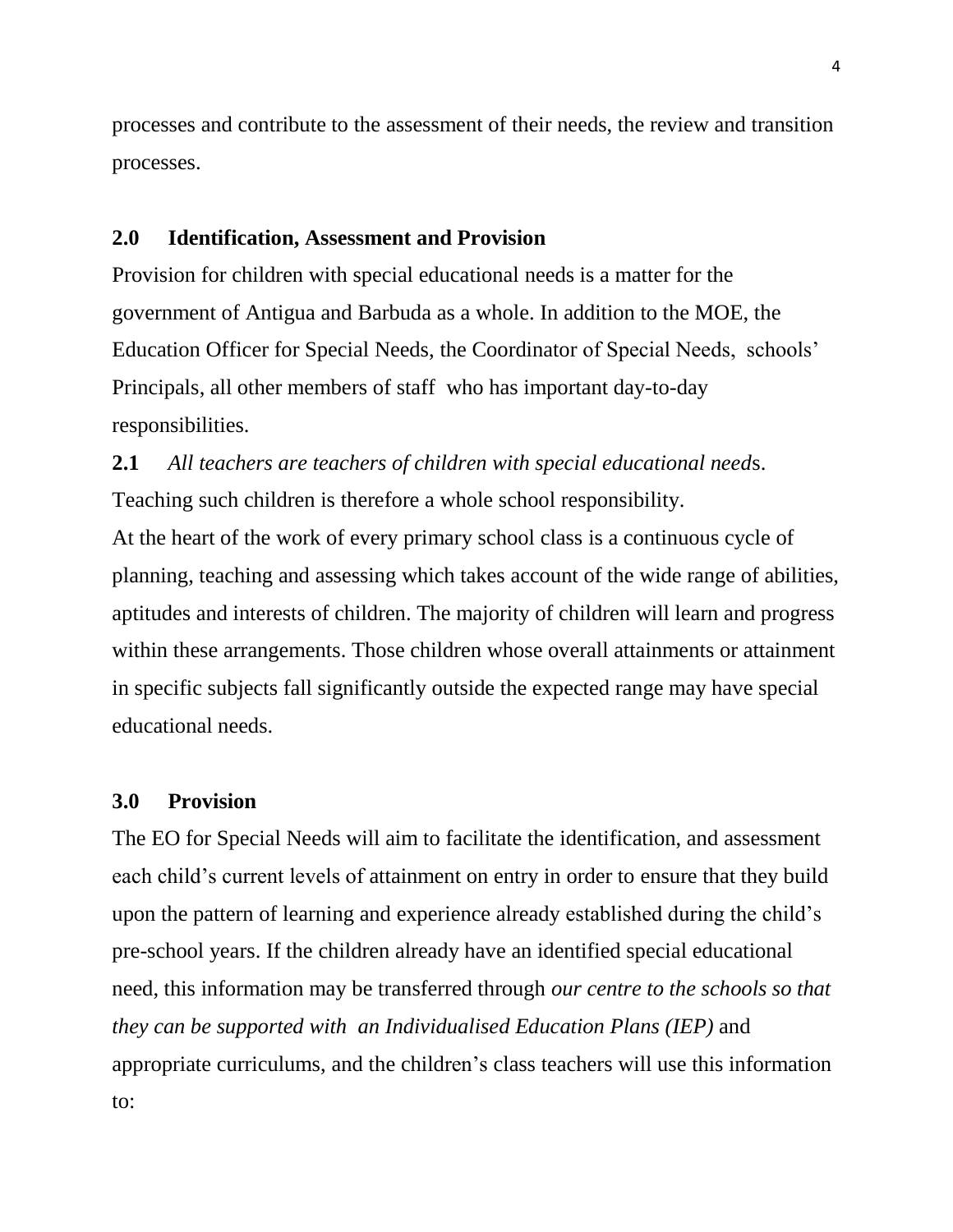. provide starting points for their daily lesson plans .

· identify and focus attention on action to support the children within the class

· use the assessment processes to identify any learning challenges

. identify, support, modify and accommodate where necessary to support maximum potential for learning.

. use alternative forms of assessments for children who cannot be evaluated using traditional methods.

· ensure ongoing observation and assessment provide regular feedback about the children's achievements and experiences to form the basis for planning the next steps of the children's learning

· involve parents in implementing a joint learning approach at home.

**3.1** The identification and assessment of the special educational needs of children whose first language is not English, requires particular care. Where there is uncertainty about an individual child teachers will look carefully at all aspects of a child's performance in different subjects to establish whether the problems they have in the classroom are due to limitations in their command of the language that is used there or arise from special educational needs.

**3.2** In order to help children who have special educational needs, the MOE will adopt a graduated response that recognises there is a continuum of special educational needs and brings increasing specialist expertise to bear on the challenges that a children may be experiencing to participate in education. The MOE will record the steps taken to meet the needs of individual children. The EO-SEN will have responsibility for ensuring that the records are kept and available as needed. If schools refer a child for a statutory assessment, they should provide the MOE with a record of their work with the child including the arrangements they have already made.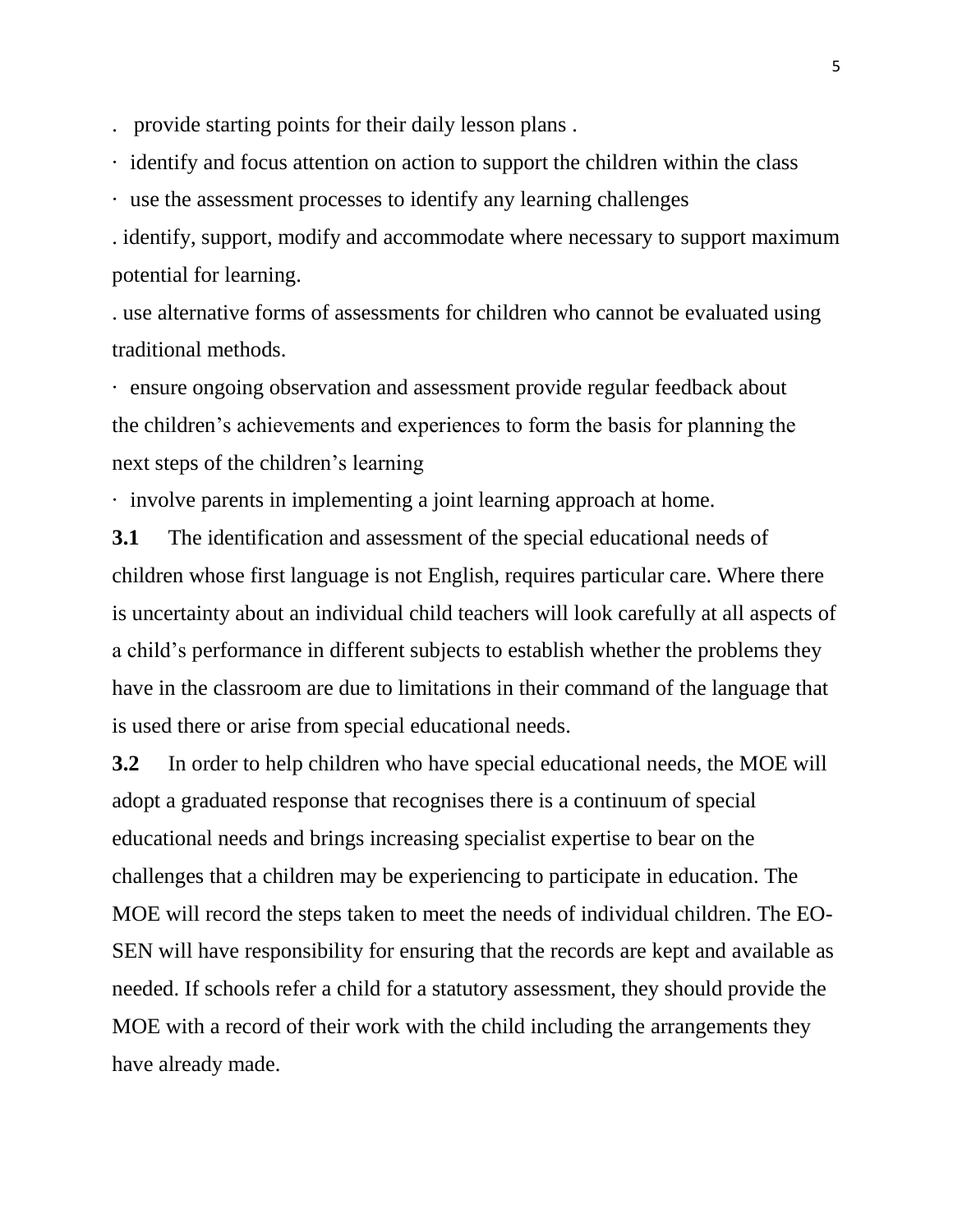#### **4.0 The role of the EO-SEN in mainstream primary schools**

The EO-SEN responsibilities may include:

· overseeing the day-to-day operation of the schools in adhering to the SEN policy

. assisting principals and teachers with moving their schools towards **inclusive** 

# **learning**

- . training all school employees in accommodating different learning needs.
- · coordinating provision for children with special educational needs
- · liaising with and advising, principals and teachers
- · managing learning support assistants
- · overseeing the records of all children with special educational needs
- · liaising with parents of children with special educational needs
- · facilitating the in-service training of staff
- · liaising with external agencies including the Ministry of Health, Wealfare

Department, Probation Department, Community Centres, Community Clinics etc to help in identifying, and obtaining support for special needs children (psychology services, health and social services, and voluntary bodies, family support, and therapeutic services).

#### **5.0 Monitoring children's progress**

The MOE's system for observing and assessing the progress of individual children will provide information about areas where a child has special needs, satisfactorily. Under these circumstances, teachers may need to consult the EO-SEN to consider what else might be done. This review may lead to the conclusion that the pupil requires help over and above that which is normally available within the particular class or subject. The key test of the need for action is evidence that current rates of progress are inadequate. Adequate progress can be defined in a number of ways. It might be progress which: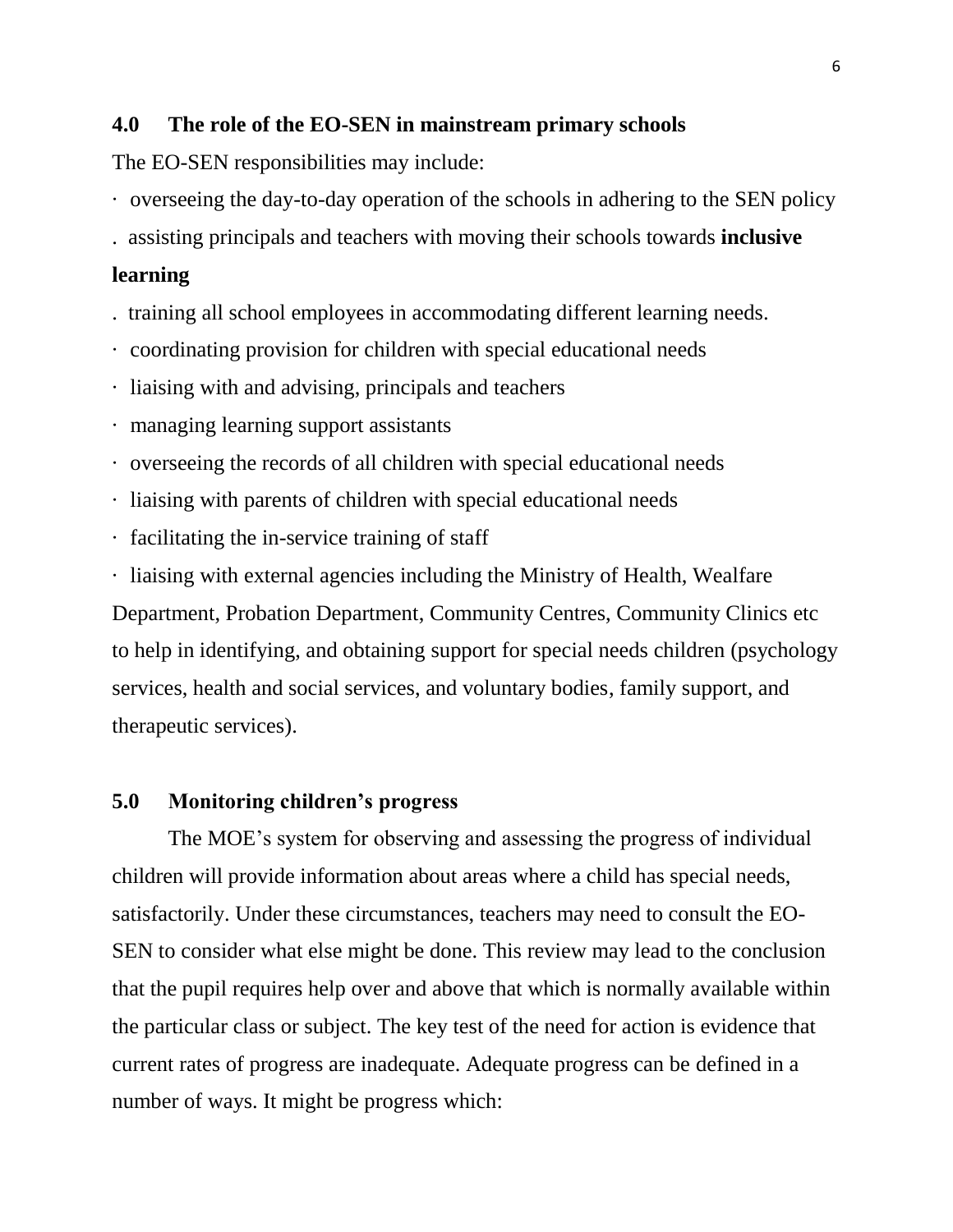- · closes the attainment gap between the child and their peers
- · prevents the attainment gap growing wider
- · is similar to that of peers starting from the same attainment baseline, but less than that of the majority of peers
- · matches or betters the child's previous rate of progress
- · ensures access to the full curriculum
- · demonstrates an improvement in self-help, social, interpersonal or personal skills
- · demonstrates improvements in the child's behaviour.

### **6.0 School Action**

When a class teacher or any educator identifies a child with special educational needs, the class teacher will provide interventions that are additional to from those provided as part of the school's usual differentiated curriculum. This will be called

*School Actio***n**. The triggers for intervention through *School Action* will be *c*oncern, underpinned by evidence, about a child who despite receiving differentiated learning opportunities makes

· little or no progress even when teaching approaches are targeted particularly in a child's identified area of weakness

· shows signs of difficulty in developing literacy or numeracy skills which result in poor attainment in some curriculum areas

· presents persistent emotional or behavioural difficulties which are not ameliorated by the behaviour management techniques usually employed in the school

· has sensory or physical problems, and continues to make little or no progress despite the provision of specialist equipment

· has communication and/or interaction difficulties, and continues to make little or no progress despite the provision of a differentiated curriculum.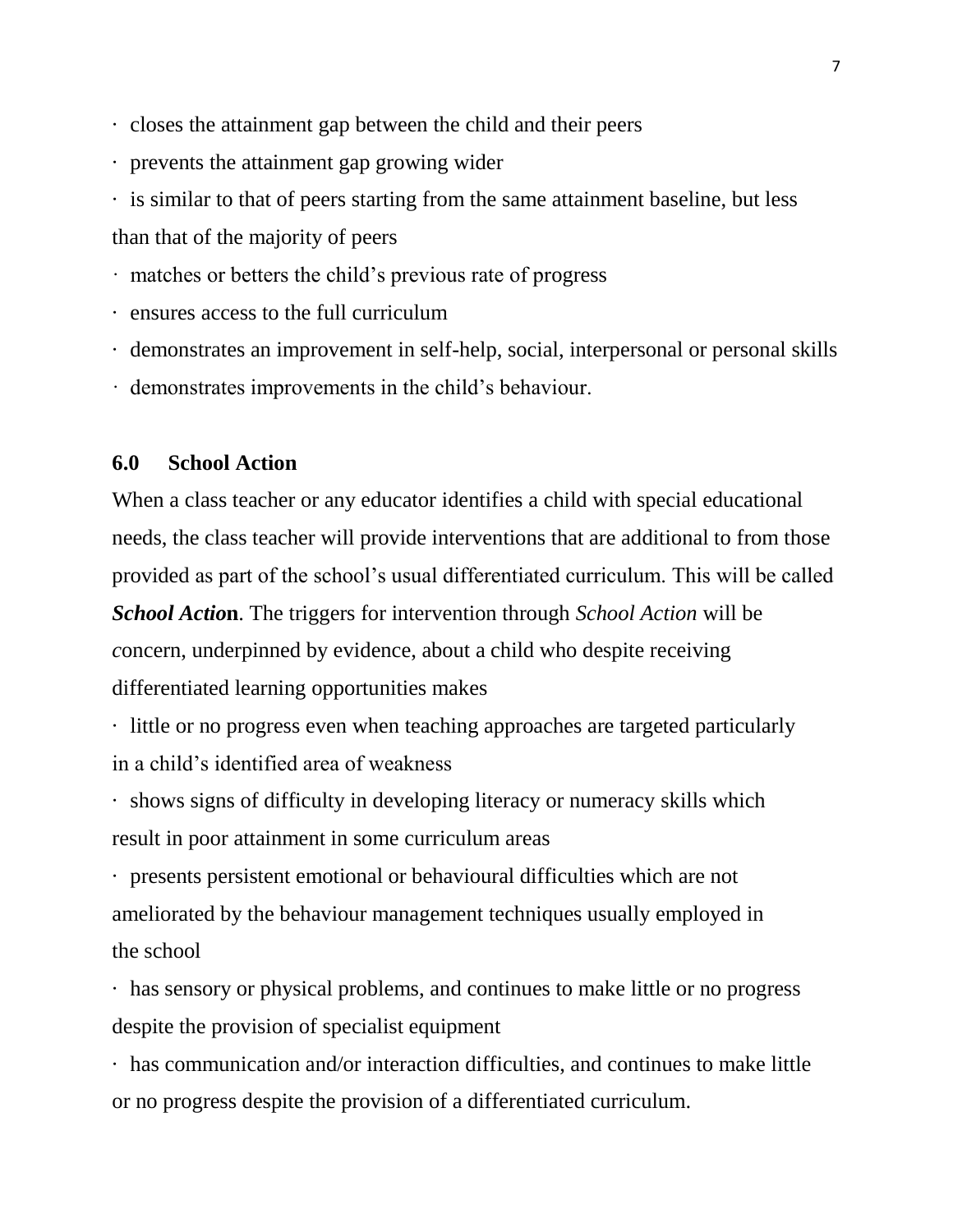**6.1** In some cases outside professionals from health or social services may already be involved with the child. Where these professionals have not already been working with the MOE, the EO-SEN may contact them if the parents agree. The EO-SEN will support the further assessment of the child, assisting in planning future support for them in discussion with coordinator, principals, teachers and parents and monitoring the actions taken. The child's class teacher will remain responsible for working with the child on a daily basis and for planning and delivering an IEP. Parents will always be consulted and kept informed of the action taken to help the child, and of the outcome of this action.

### **7.0 Nature of intervention**

The EO-SEN and the child's class teacher will decide on the action needed to help the child to progress in the light of their earlier assessment. This may include

- · different learning materials or special equipment
- · some group or individual support;
- · extra adult time to devise the nature of the planned intervention and to monitor its effectiveness;

· staff development and training to introduce more effective strategies.

· access to MOE support services for one-off or occasional advice on strategies or equipment

. analyse points of learning in the standard curriculum and how they can be developed functionally to support the learning needs of children

## **8.0 Individual Education Plans**

Strategies employed to enable the child to progress will be recorded within an Individual Education Plan (IEP). The IEP will include information about: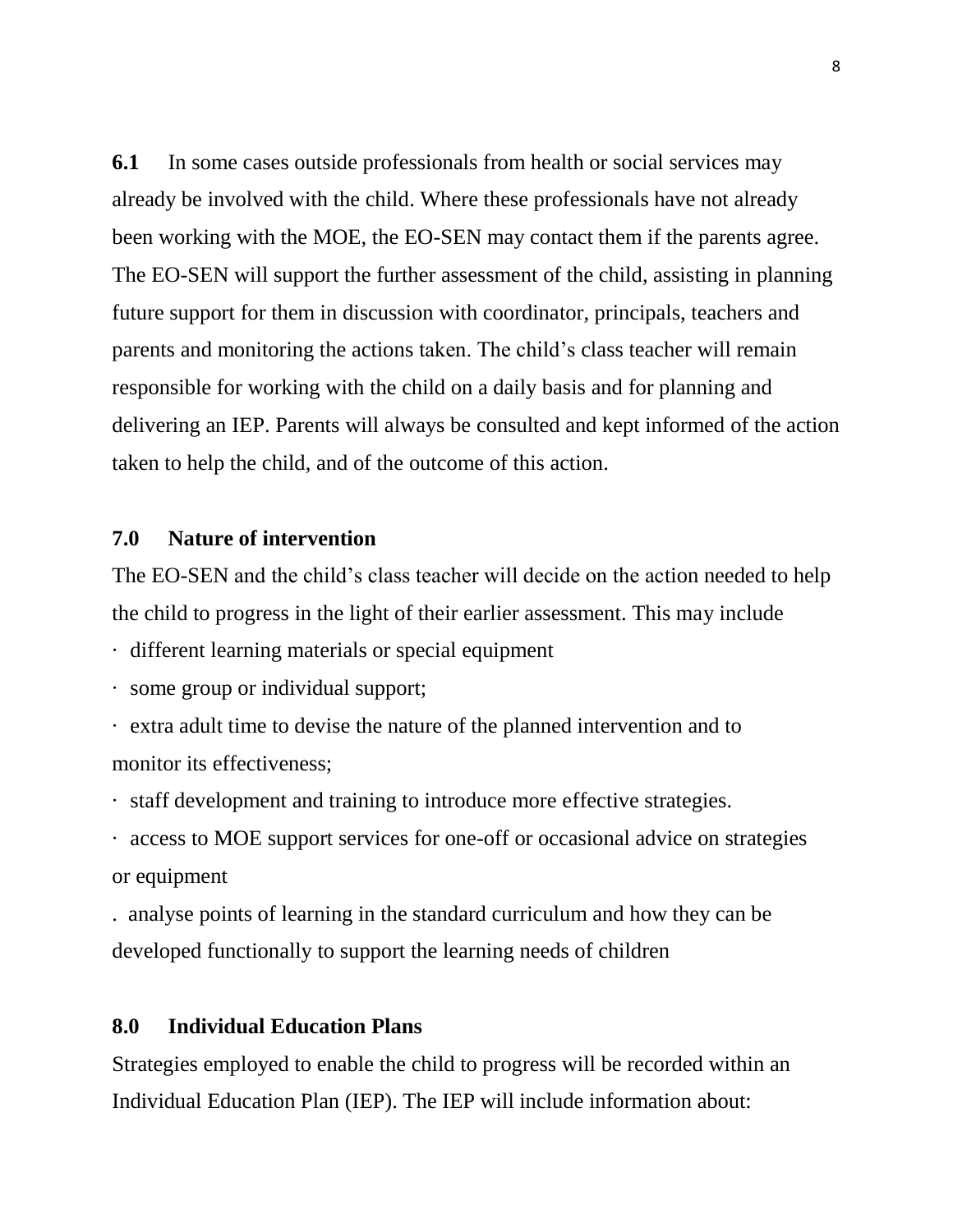- · the short-term targets set for the child
- · the teaching strategies to be used
- · the provision to be put in place
- · when the plan is to be reviewed
- · outcomes (to be recorded when IEP is reviewed).

**8.1** The IEP will cover that which is additional to, or different from, the differentiated curriculum and will focus upon three or four individual targets that match the child's needs and have been discussed with the child and the parents. The IEP will be reviewed each school term and parents' views on their child's progress will be sought. Wherever possible, the child will also take part in the review process and be involved in setting the targets.

#### **9.0 School Action Plan**

The EO-SEN will request additional support from external services once it is needed in order to support a child's specific condition. This is done in consultation with parents, at a review of the child's IEP.

**9.1** A *School Action Plan* will include the identification of the child's challenges to work within normal range of peers and age level based on the same teachings. The class teacher will employ strategies to specifically help the individual child. If met with challenges after a full term, the teacher will discuss with Principal who will provide more support, according to resources available, to inform planning and the measurement of a pupil's progress, give advice on the use of new or specialist strategies or materials, and in some cases provide support for particular activities.

The referrals after *School Action Plan* will be that, despite receiving individualised support under *School Actio*n, the child:

· continues to make little or no progress in specific areas over a long period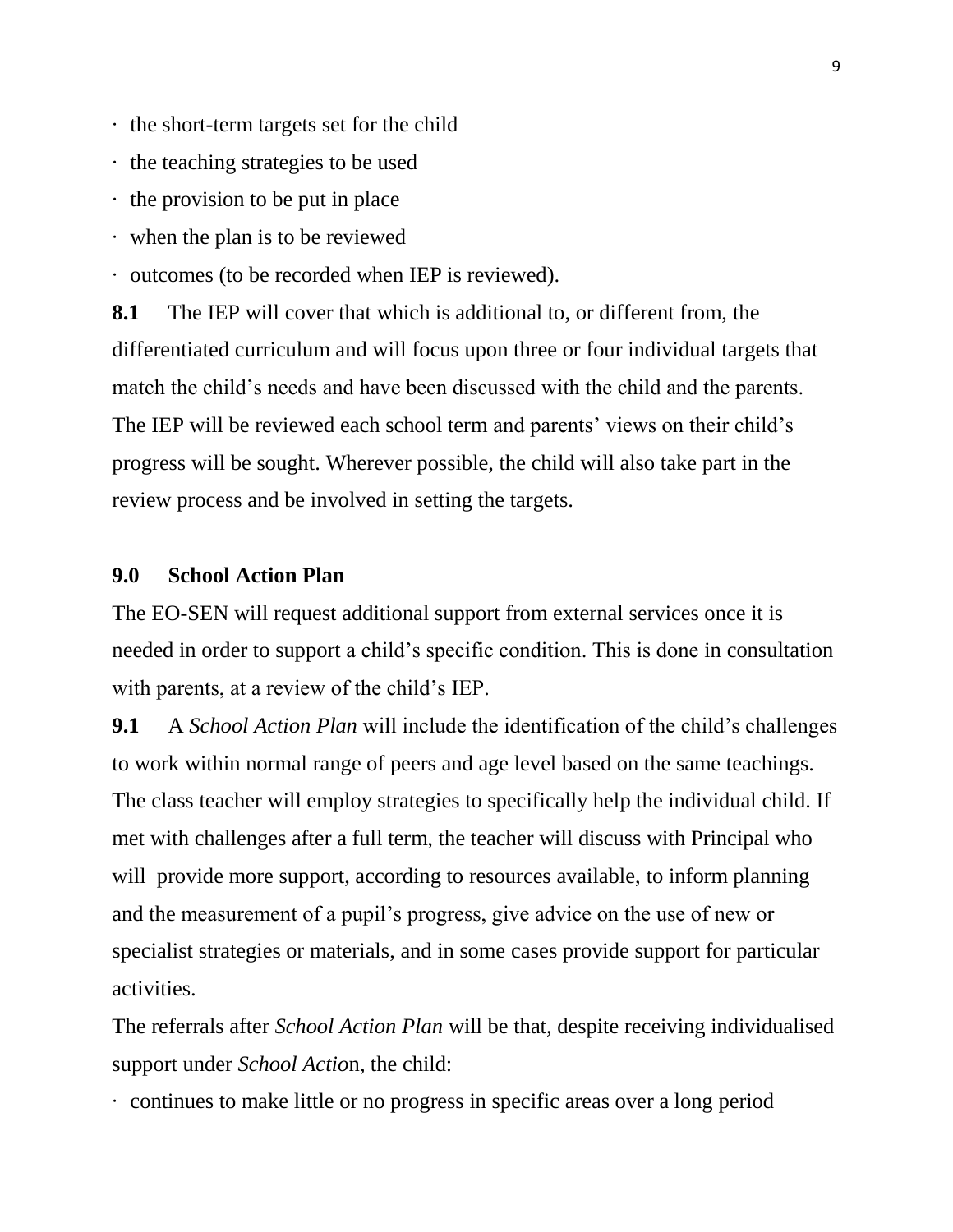· continues working at National Curriculum levels substantially below that expected of children of a similar age-we understand that some children will always work below expectation but those children can still learn in a functional way.

· continues to have difficulty in developing literacy and numeracy skills

· has emotional or behavioural difficulties which substantially and regularly interfere with the child's own learning or that of the class group, despite having an individualised behaviour management programme

· has sensory or physical needs, and requires additional specialist equipment or regular advice or visits by a specialist service

· has ongoing communication or interaction difficulties that impede the development of social relationships and cause substantial barriers to learning.

**9.2** When schools recognize the need for the intervention of external support services, the EO-SEN, will enlist those services and will need to see the child's records in order to establish which strategies have already been employed and which targets have been set and achieved. The external specialist will act in an advisory capacity, or provide additional specialist assessment for the teaching of the child directly. The resulting IEP for the child will set out fresh strategies for supporting the child's progress. These will be implemented, at least in part, in the normal classroom setting. The delivery of the interventions recorded in the IEP continues to be the responsibility of the class teacher.

#### **10.0 School request for a statutory assessment**

Where a request for a statutory assessment is made by the school to the EO-SEN, the child will have demonstrated significant cause for concern. The EO-SEN will need information about the child's progress over time, and will also need documentation in relation to the child's special educational needs and any action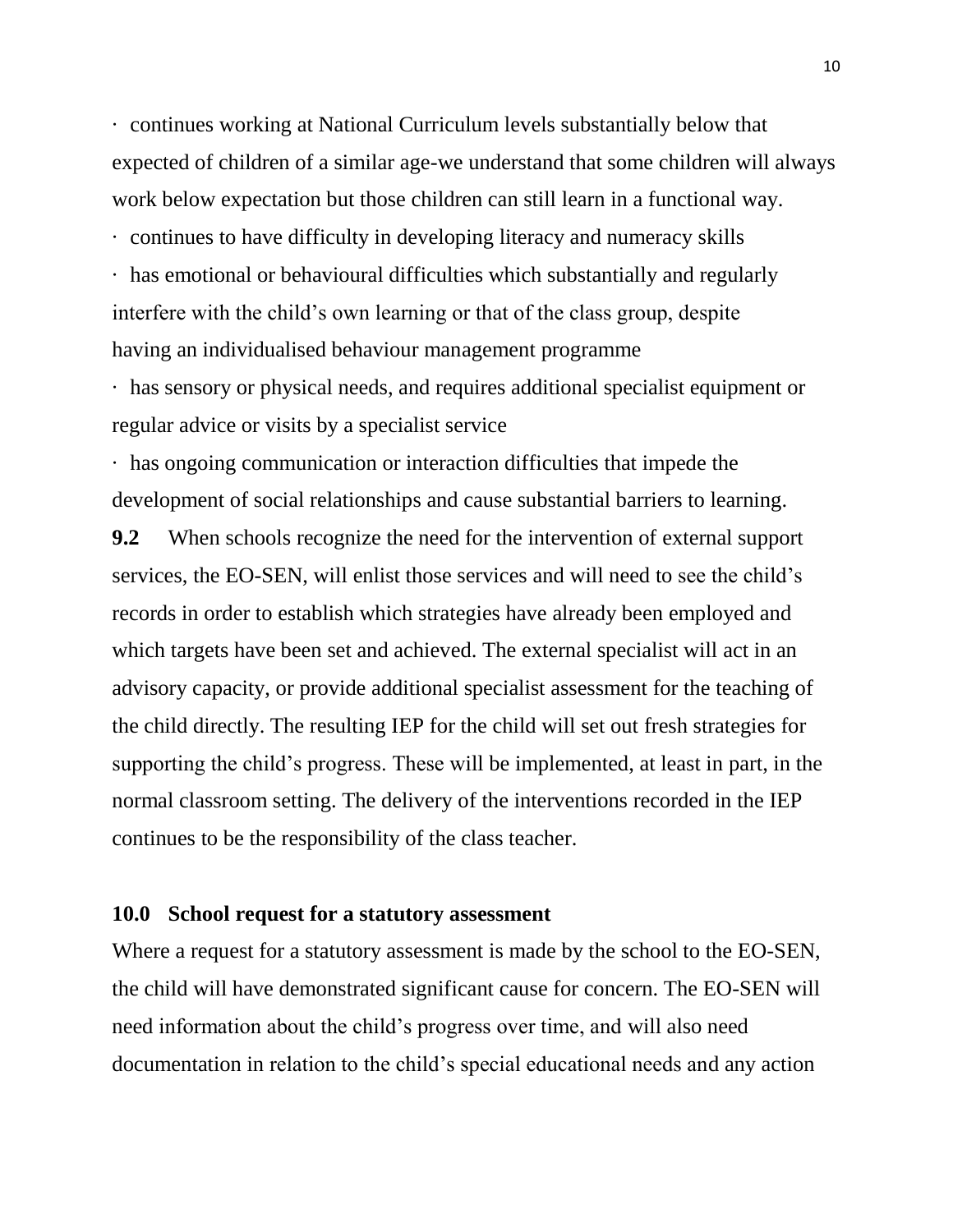taken to deal with those needs, including any resources or special arrangements put in place. The school will provide this evidence through *School Action Plan.* This information may include:

- · individual education plans for the pupil
- · records of regular reviews and their outcomes
- · the pupil's health including the child's medical history where relevant
- · National Curriculum levels attainments in English and Mathematics
- · educational and other assessments, for example from an clinic, or counsellor
- · views of the parents and of the child
- · involvement of other professionals such as health, social services or education welfare service.

#### **11.0 Statutory Assessment of Special Educational Needs**

Statutory assessment involves consideration by the EO-SEN, working cooperatively with parents, the child's school and, as appropriate, other agencies, as to whether a statutory assessment of the child's special educational needs is necessary. A child will be brought to the EO-SEN attention as possibly requiring an assessment through a request by the child's school, from a parent or a referral by another agency. Where the evidence presented to the EO-SEN suggests that the child's learning difficulties have not responded to relevant and purposeful measures taken by the school and external support and may call for special educational provision which cannot reasonably be provided within the resources normally available to mainstream schools, the EO-SEN will consider the case for a statutory assessment of the child's special educational needs.

**11.1** The EO-SEN may decide that the degree of the pupil's learning difficulty and the nature of the provision necessary to meet the child's special educational needs is such as to require the EO-SEN to determine the child's special educational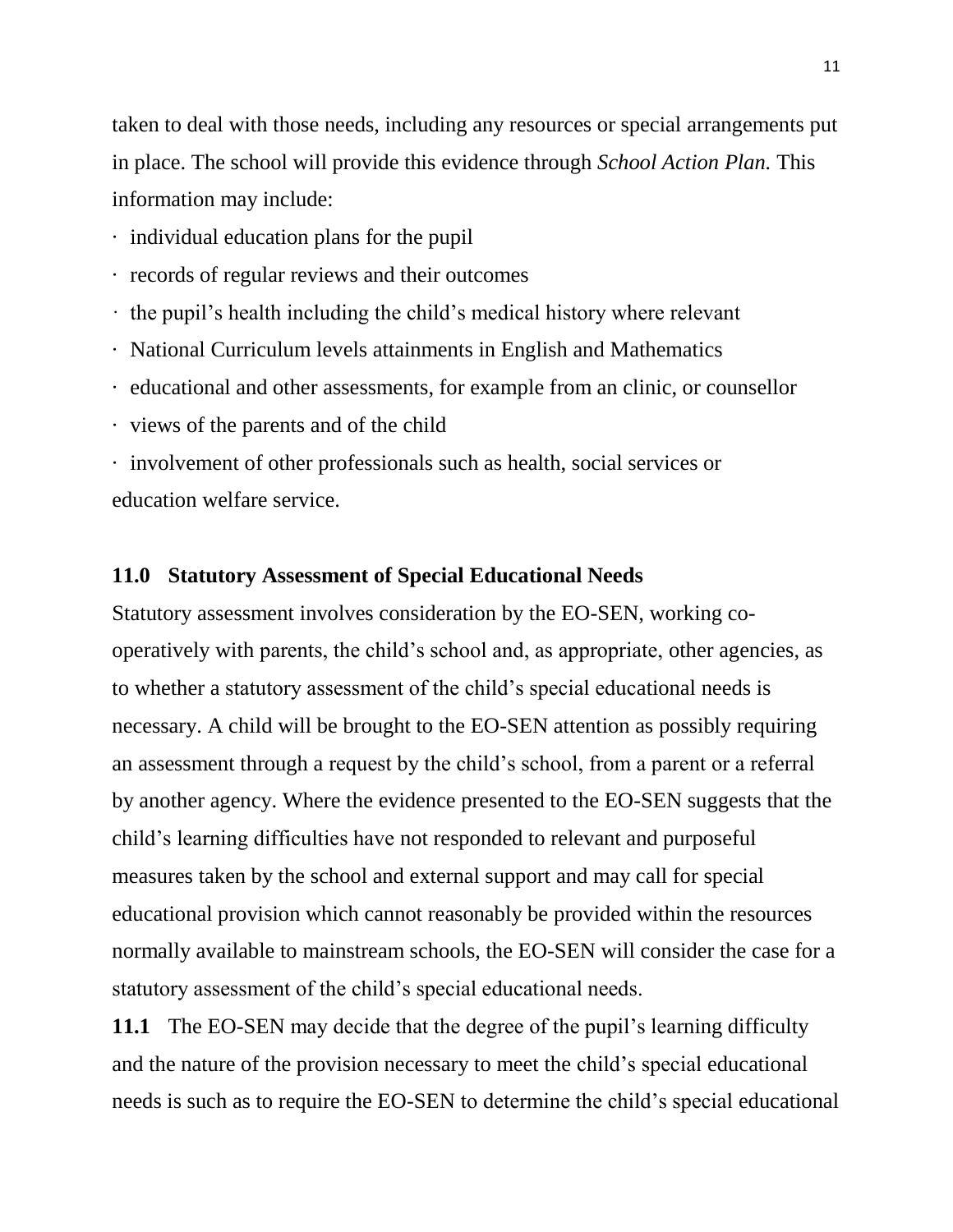provision through a statement**. A statement of special education needs** will include:

- · the pupil's name, address and date of birth
- · details of all of the pupils special needs
- · identify the special educational provision necessary to meet the pupil special educational needs
- · Identify the type and name of the school where the provision is to be made
- · Include relevant non-educational needs of the child
- · Include information on non-educational provision

. Include parent and family interview on the capabilities, likes and preferences of the child

**11.2** All children with statements of special educational needs will have shortterm targets set for them that have been established after consultation with parents, child and include targets identified in the statement of educational need. These targets will be set out in an IEP and be implemented, at least in part and as far as possible, in the normal classroom setting. The delivery of the interventions recorded in the IEP will continue to be the responsibility of the class teacher.

#### **12.0 Annual review of a statement of special educational needs**

All statements must be reviewed at least annually with the parents, the pupil, the EO-SEN, the school and professionals involved invited to consider whether any amendments need to be made to the description of the pupil's needs or to the special educational provision specified in the statement. The annual review should focus on what the child has achieved as well as on any difficulties that need to be resolved. At the review in year 5, the aim should be to give clear recommendations as to the type of provision the child will require at the secondary stage. It will then be possible for the parents to visit secondary schools and to consider appropriate